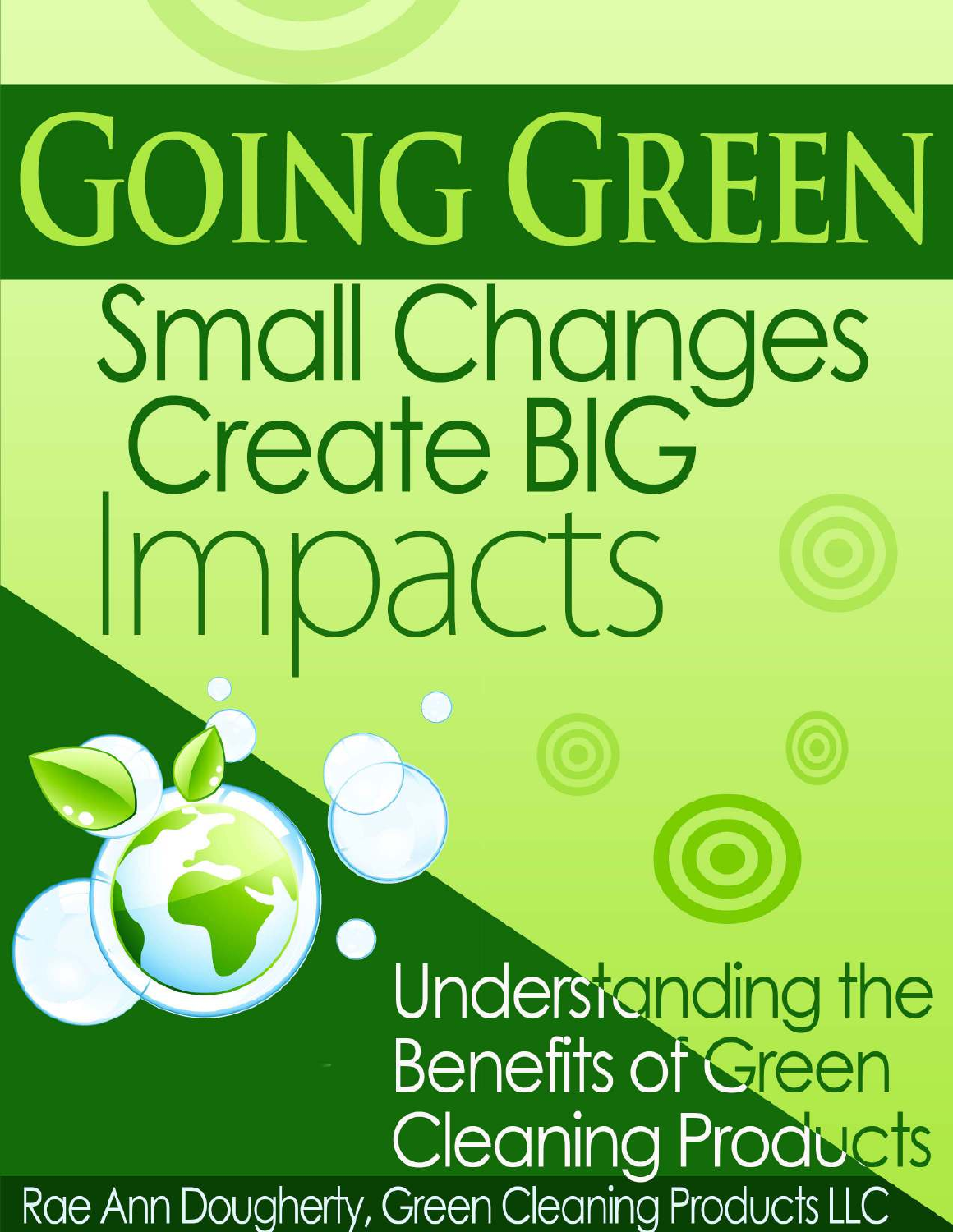$\sim$  This is a Blank Page  $\sim$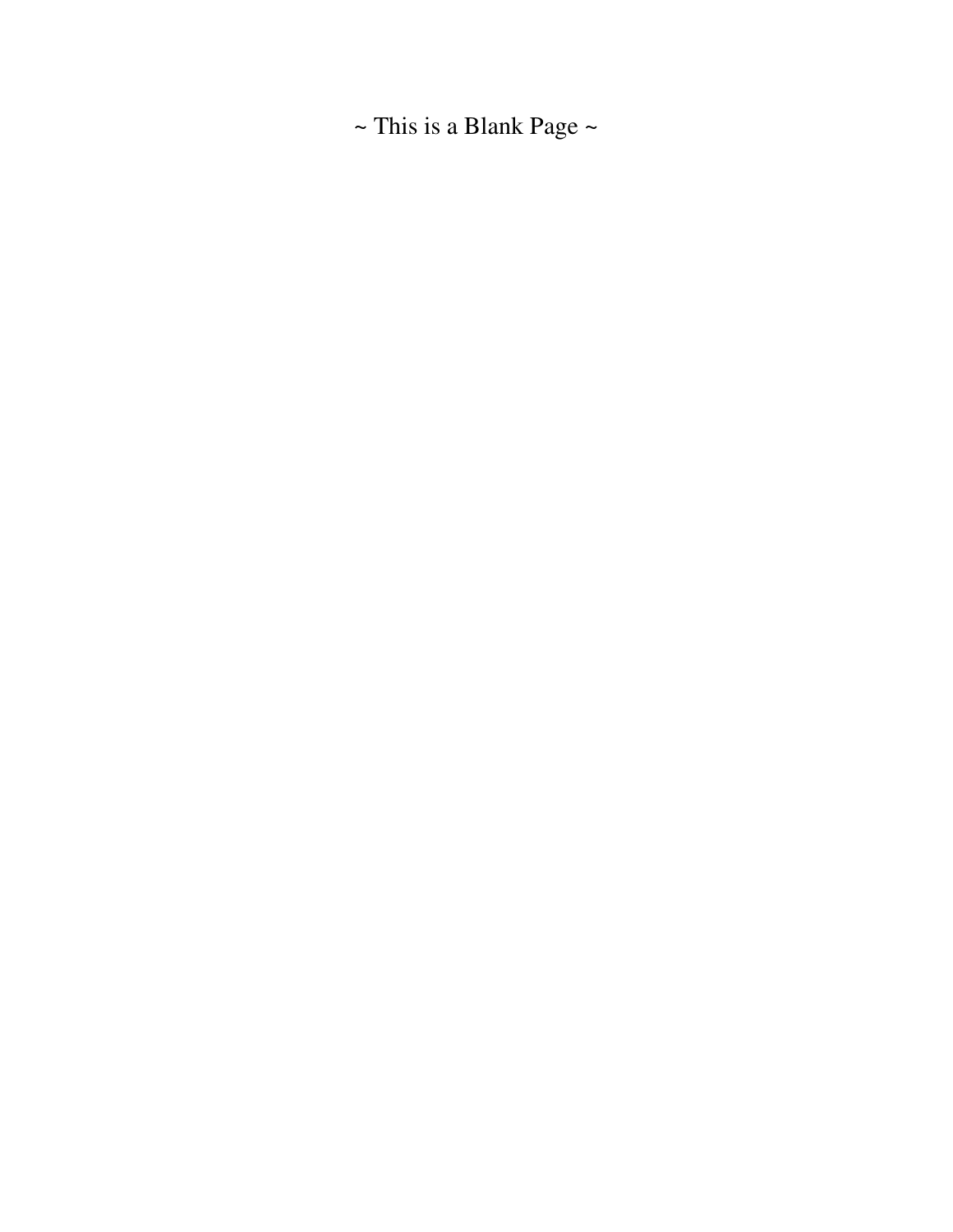#### COPYRIGHT © 2011

#### By: Rae Ann Dougherty

#### Founder, Green Cleaning Products LLC



Meet the Author at [www.YouTube.com/CleansGreen](http://www.youtube.com/watch?v=6TkiD2DnKHM&context=C311a4b7ADOEgsToPDskK6ofgupiIp6JHfcnz5-KvZ)

All rights reserved. Except as provided under U.S. law, no part of this book may be reproduced in any way without permission in writing from the copyright holders.

Additional Copies of this book may be purchased for \$14.95 at:

[www.GreenCleaningProductsLLC.com](http://www.greencleaningproductsllc.com/)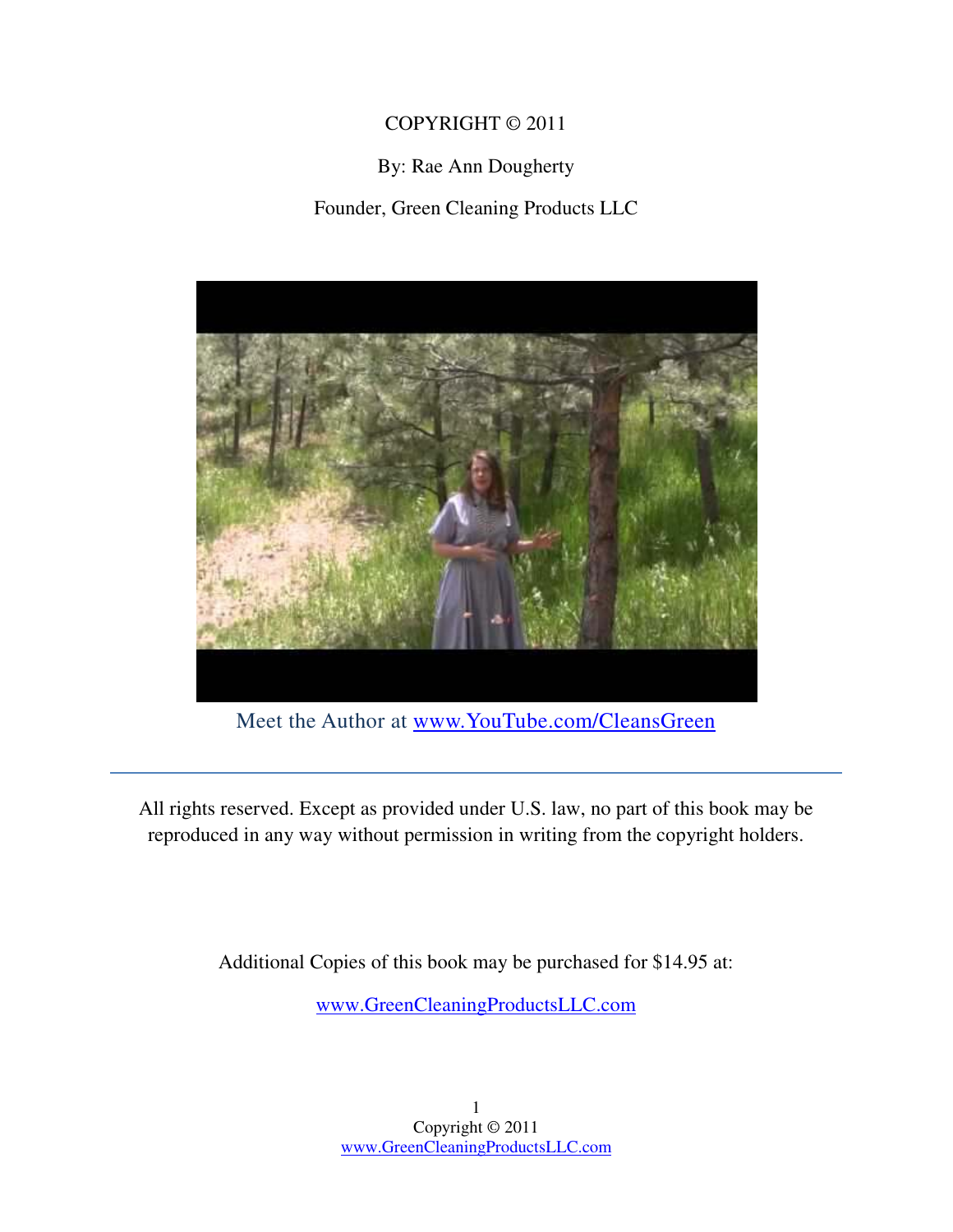## Table of Contents

| <b>Topics</b>                                | <b>Pages</b> |
|----------------------------------------------|--------------|
| <b>Why Should you Go Green?</b>              | $4 - 12$     |
| Increasing your Business's Profitability     | $4 - 5$      |
| Health Benefits - In Business and at Home    | $6-10$       |
| <b>Positive Environmental Effects</b>        | $11 - 12$    |
| <b>Understanding Green Cleaning Products</b> | 13           |
|                                              |              |
| <b>Protect Against Greenwashing</b>          | 14-19        |
| Label Reading 101                            | 16           |
| <b>Hazard Information</b>                    | $17-19$      |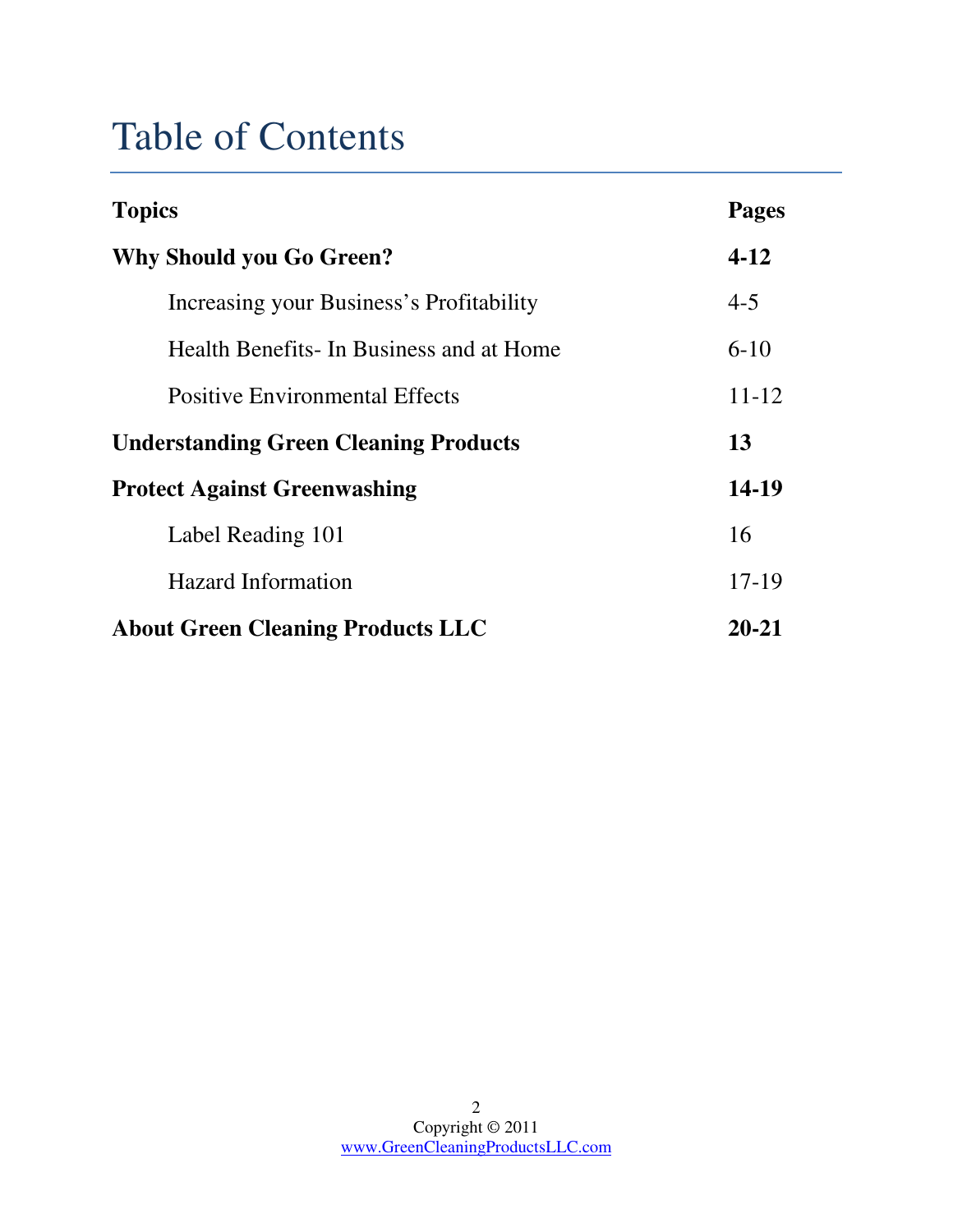## Why Should you go Green?

Going Green has been the "It" topic for over a decade. The most basic definition of Green refers to reducing the negative environmental impacts of daily habits, at home or in business. We see products and services advertised as "Green" everywhere we seem to go. But, many often wonder if these options truly provide any value, or if they are simply gimmicks to get consumers to complete more purchases.

This eBook was written to set things straight - there are a number of benefits to going Green, including increasing a business's profitability, reducing the harmful health effects of common cleaning products, and creating a positive impact on the environment.

### **Increase your Business's Profitability**

Business owners are generally only focused on one end result - generating a profit. While going green often seems like a novel idea initially, business owners are generally only compelled to implement new programs when they result in increased profits. The



perceived cost of going green often prohibits some business owners from evaluating the potential benefits received from making the changes.

A survey published by [The Economist](http://graphics.eiu.com/upload/Sustainability_allsponsors.pdf) suggests that 57 percent of all business executives surveyed agreed that the benefits must exceed any associated costs for making the changes. The report also went on to suggest that companies which implemented green tactics were on average 16 percent more profitable than their competition.

Ralph Waldo Emerson summed it best when he said:

3 Copyright © 2011 [www.GreenCleaningProductsLLC.com](http://www.greencleaningproductsllc.com/)  *"Doing well is the result of doing good. That is what capitalism is all about."*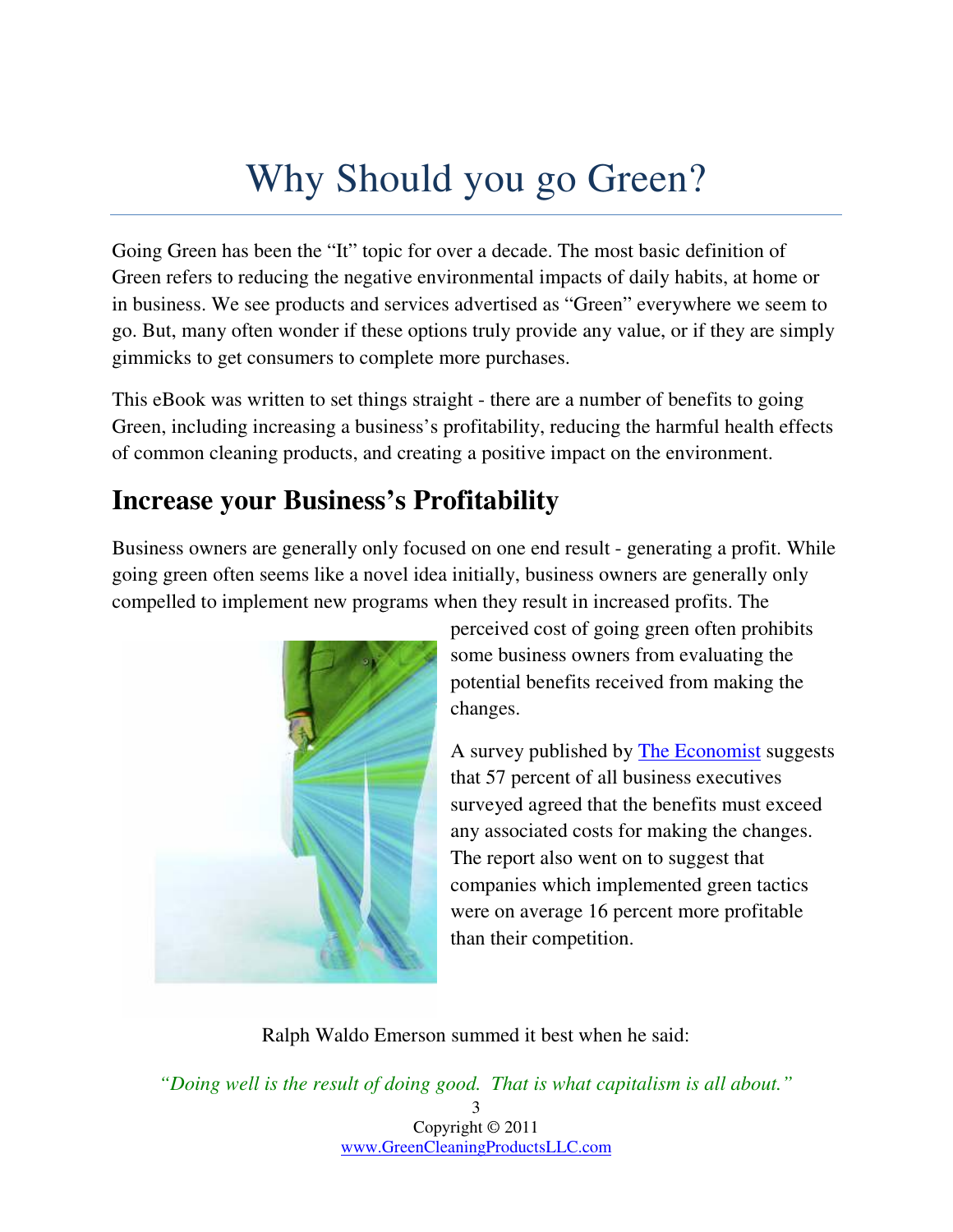The primary drivers behind why businesses choose to go green include:

- Increased stewardship to the community can often be incorporated into community focused advertisements
- Improved supply chain management
- Ability to capitalize on government incentives; tax credits, lower interest rate loans, and rebates
- Positive impact created on the environment

While there are a number of reasons business owners choose to switch to green products, ultimately the result often involves a more efficiently run business. This improved efficiency often results in a tangible impact to the bottom line. For example, the U.S. Green Building Council reported that worker productivity improved 2-18 percent when working in buildings that utilized green systems.

Going green can also impact your business's bottom line through marketing efforts. A research study conducted by [Cone LLC](http://greencleaningproductsllc.com/why-green-cleaning-products-are-important-for-your-business/) discovered that consumers are mindful of green business options. The survey's results found that ecoconscious consumers tend to buy the following products:

- *Products with recycled content (62%)*
- *Energy efficient home improvements (56%)*
- *Cleaning supplies (48%)*

These results should provide a framework for your business' marketing goals moving forward. For example, if you begin to use green cleaning products in your daily operations, communicating this to your customers via an advertising or marketing campaign is warranted.

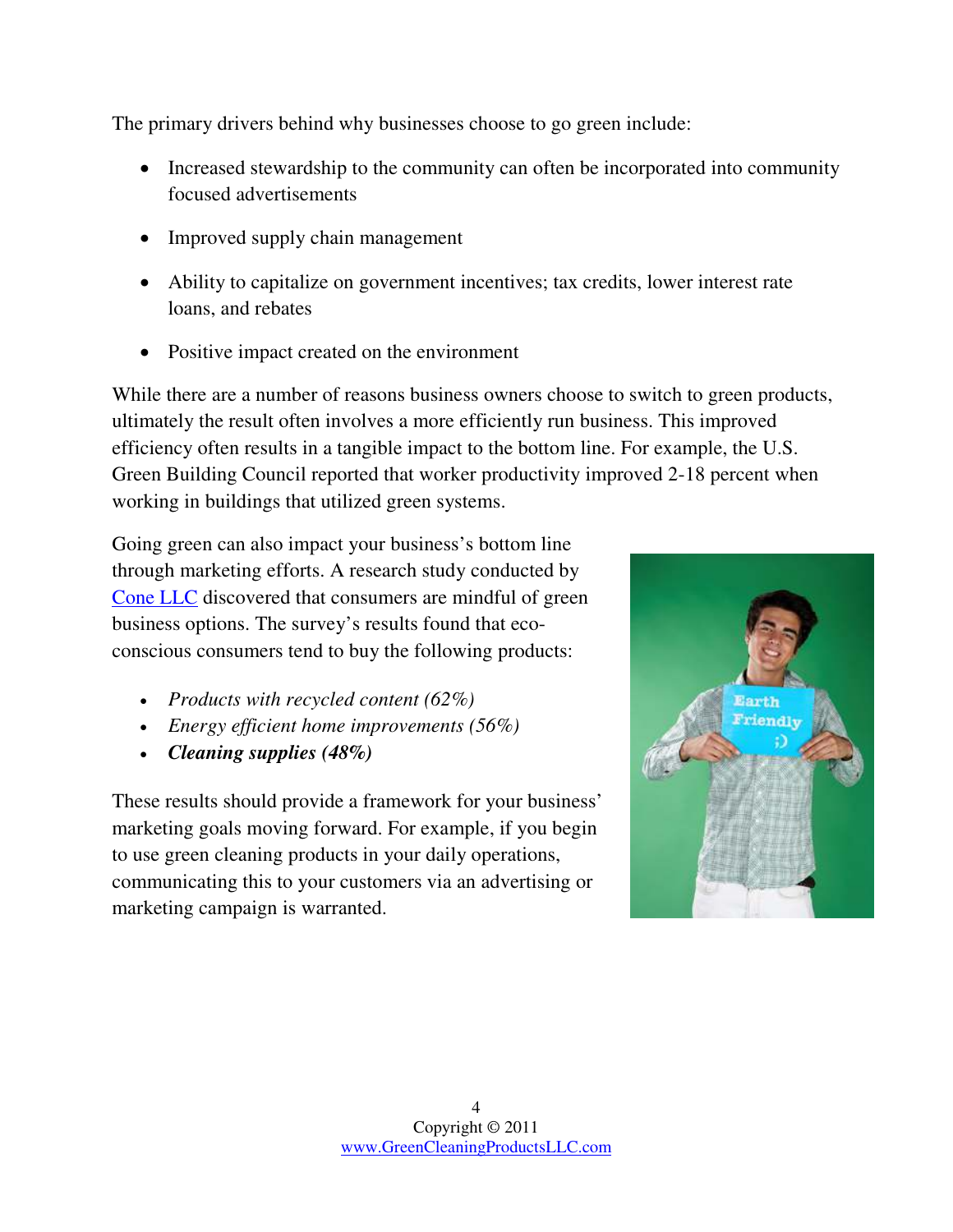## **Health Benefits of Green Products - In Business and at Home**

We are exposed to toxic chemicals in our everyday lives, whether we are aware of our exposure or not. Chemicals can be found in cosmetic products, plastics, building materials, and cleaning products. Regular exposure to some of these chemicals has been proven harmful.

Most consumers give little thought to the [safety of the cleaning products](http://greencleaningproductsllc.com/green-cleaning-supplies-and-products-homes-and-businesses-go-green-cleaning/) used regularly. Do the products have any harmful effects to the user or those around them? Are the products safe for babies or pets?

There are rising concerns about exposure to ingredients found in many common cleaning solutions. Some solutions include ingredients that are known carcinogens and prolonged exposure to chemical fumes has been linked to [sick building syndrome.](http://greencleaningproductsllc.com/green-cleaning-products-minimize-sick-building-syndrome/) While these negative effects are mostly found in businesses, there are rising concerns about the safety of some household cleaning products. For example, recent studies point to issues surrounding antibacterial products. And, concerns are popping up regarding one of the most commonly used household cleaners; laundry detergents.

While many ingredients commonly used in cleaning products are deemed safe, there are some controversies surrounding particular ingredients, such as [formaldehyde.](http://greencleaningproductsllc.com/formaldehyde-and-cancer-risk-why-use-green-cleaning-products/) Formaldehyde is a colorless, flammable, strong-smelling chemical that is widely used. Other names for formaldehyde are methylene oxide, oxomethane, and methylaldehyde. One of the biggest risks of this commonly used ingredient is that it is now formally listed as a [carcinogen.](http://greencleaningproductsllc.com/formaldehyde-listed-as-carcinogengreen-cleaning-products-free-of-it/) Additionally, prolonged exposure to formaldehyde has been linked to join pain, depression, headaches, chest pain, ear infections, dizziness, chronic fatigue and loss of sleep.

Using green cleaning products in place of commonly sold solutions containing formaldehyde can reduce, or eliminate these harmful effects.

#### **Reduction in Sick Building Syndrome**

As early as 1984 the World Health Organization reported that up to 30 percent of new and remodeled buildings worldwide may be linked to [symptoms of Sick Building](http://greencleaningproductsllc.com/green-cleaning-products-minimize-sick-building-syndrome/)  [Syndrome](http://greencleaningproductsllc.com/green-cleaning-products-minimize-sick-building-syndrome/) (SBS). SBS triggers flu-like symptoms such as: fatigue, nose and eye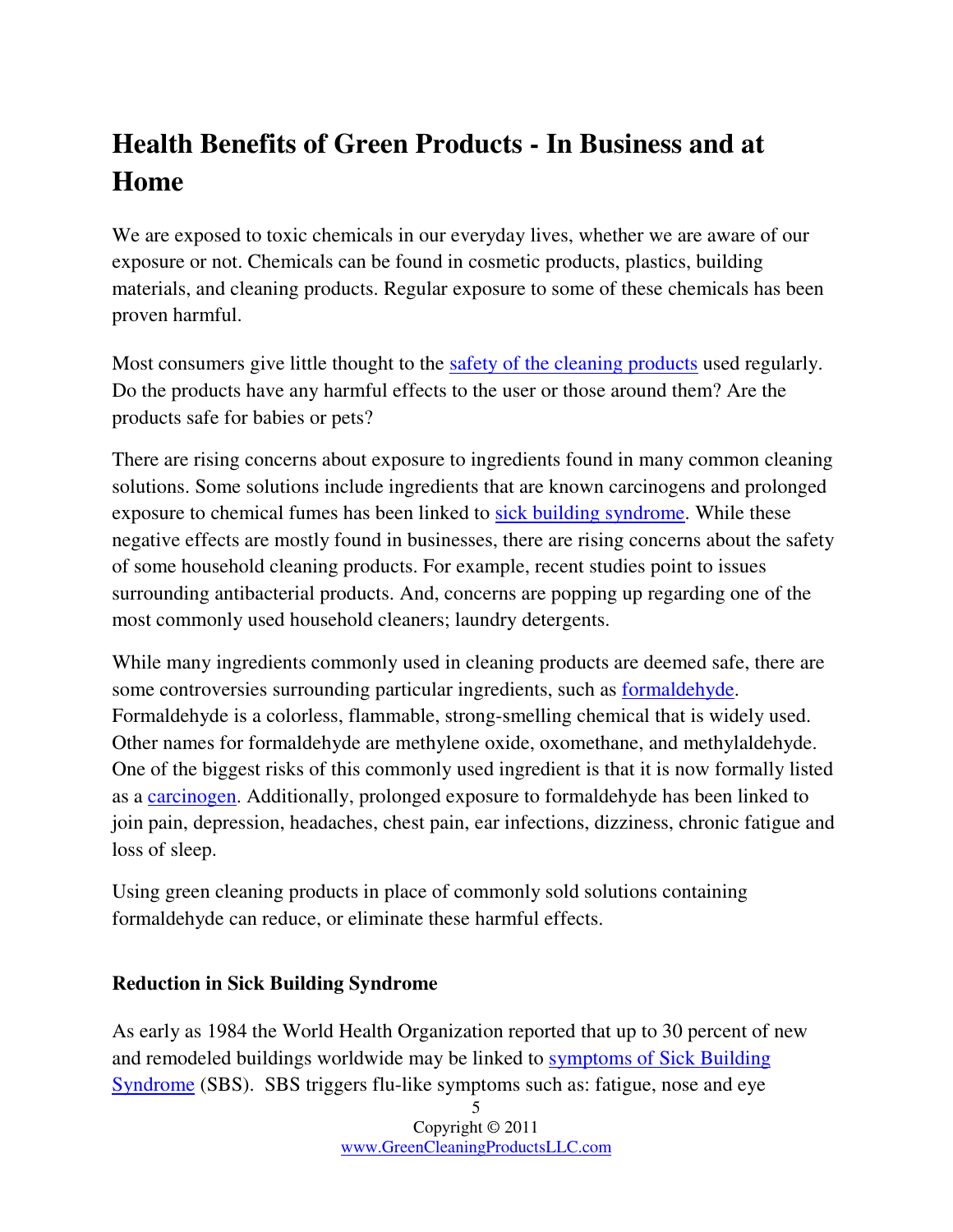irritation, dizziness, nausea, headaches, and possibly even vomiting. A study by the International Society of Indoor Air Quality and Climate comparing women who work outside the home with those who work inside, found that the women who work at home have a 54 percent higher risk of developing cancer. The study concluded that this is a direct result of the chemicals in household products.



There is little doubt that SBS symptoms are linked to features of the buildings and their indoor environment. Poor indoor air quality affects not only employee health, but their performance realized in lost productivity and steep health related costs. [Fisk and Rosenfeld](http://soer.justice.tas.gov.au/2009/source/114/index.php) estimated a savings of \$6 billion to \$19 billion from reduced respiratory disease; \$1 billion to \$4 billion from reduced

allergies and asthma, and \$10 billion to \$20 billion from reduced sick building syndrome symptoms.

Response to SBS often requires costly building modifications such as replacement of carpeting; removal of wall coverings to remove molds; and changes in the building ventilation system. Fortunately, however, the opportunity exists to take some practical steps to control indoor environment at a *low cost and ease of implementation*, such as switching to green cleaning products.

#### **Common Antimicrobial or Antibacterial Soap May not be Safe**

For years, it seemed like virtually every soap product found on the consumer marketplace made claims that they were 'antimicrobial' or 'antibacterial'. Liquid soaps, bar soaps, portable hand sanitizers are not safe, but seem to be everywhere today. Concerns are looming about the long term safety associated with using these products. One of the largest concerns is the possible promotion of antibiotic resistance, a result from prolonged use of these products.

Tricolsan is a chemical added to personal care products, such as liquid hand soap for their so called anti bacterial properties. In fact triclosan is found in 75 percent of liquid hand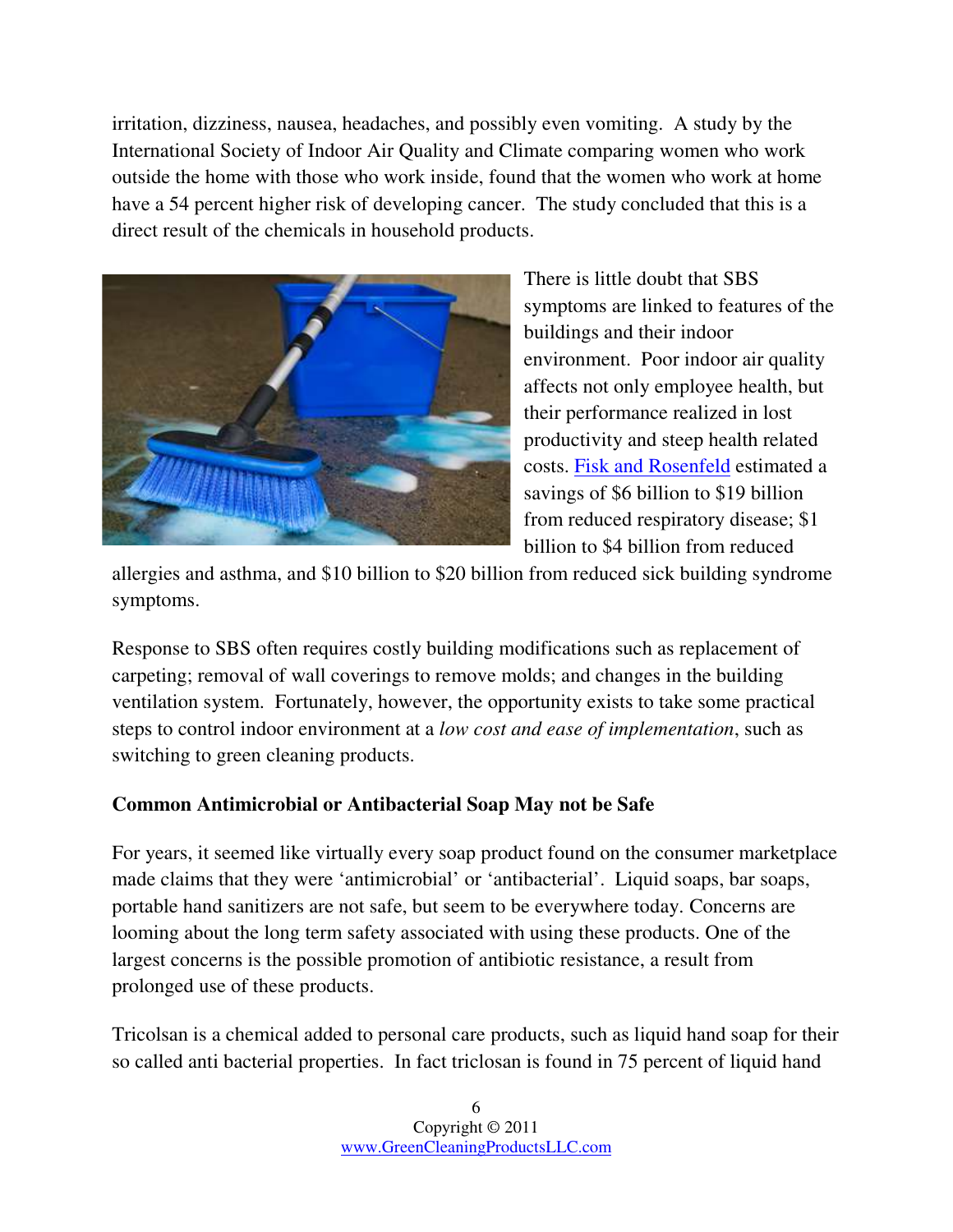soaps. The widespread use of triclosan has resulted in almost three-quarters of Americans carrying residues of this chemical in their bodies. [Triclosan has been fingered](http://greencleaningproductsllc.com/is-antimicrobial-hand-soap-safe-or-do-i-seek-green-cleaning-products/)  [in the proliferation of drug-resistant bacteria.](http://greencleaningproductsllc.com/is-antimicrobial-hand-soap-safe-or-do-i-seek-green-cleaning-products/) It is a human allergen, and it is a known and potent hormone disruptor capable of wreaking havoc on animal and plant life—as well as human bodies. It can mess with thyroid function and reproductive hormones, which is bad news for all of us.

These antimicrobial and antibacterial chemicals have been shown to have serious consequences in laboratory animals. For instance, triclosan is found to interfere with an animal's thyroid hormone, necessary for proper growth and brain development. One report by the National Resources Defense Council (NRDC), *[Not Effective and Not Safe,](http://www.nrdc.org/health/files/antimicrobials.pdf)* reported the triclosan in male rats decreased sperm count, damaged the male reproductive system, and disrupted male hormone production. It is possible that these chemicals pose similar risks to humans – and already three quarters of Americans ages 6 to over 65 have triclosan in their urine, according to the report.

Furthermore within our homes, there are many chemicals that interfere with both thyroid and sex hormones, including flame retardants, BPA, and phlthalates. Hormone disruptors are found in our electronics, furniture, carpeting, food packaging, drinking water, and personal care products. We are bombarded on a daily basis with dozens of different chemicals from many different places. While one chemical by itself may not pose a big health risk, it is this cumulative exposure that we are concerned about because all of these chemicals can act together as a group to cause greater harm than one alone.

What's more, the antimicrobial chemicals pollute streams and waterways where triclosan can turn into highly toxic dioxin compounds. When chemicals are washed down the drain, flowing to the septic system or water treatment plants, they end up in very high concentrations in sewage sludge. Triclosan is highly persistent in the environment, resisting breakdown for decades. This sludge is spread on agricultural fields as fertilizer. One study has shown that earthworms in fields recently treated with sludge were contaminated with higher levels of triclosan compared to the earthworms found in from organic fields, which did not have any detectable triclosan. This is deeply concerning since worms are indicators of contaminants that are entering the food web. Learn more from the [Beyond Pesticides Fact Sheet on Triclosan.](http://www.beyondpesticides.org/pesticides/factsheets/Triclosan%20cited.pdf)

The Centers for Disease Control and Prevention (CDC) has expressed concern in their report, [Antibacterial Household Products: Cause for Concern.](http://www.cdc.gov/ncidod/eid/vol7no3_supp/levy.htm) Finally the [Washington](http://www.washingtonpost.com/wp-dyn/content/article/2010/04/07/AR2010040704621.html)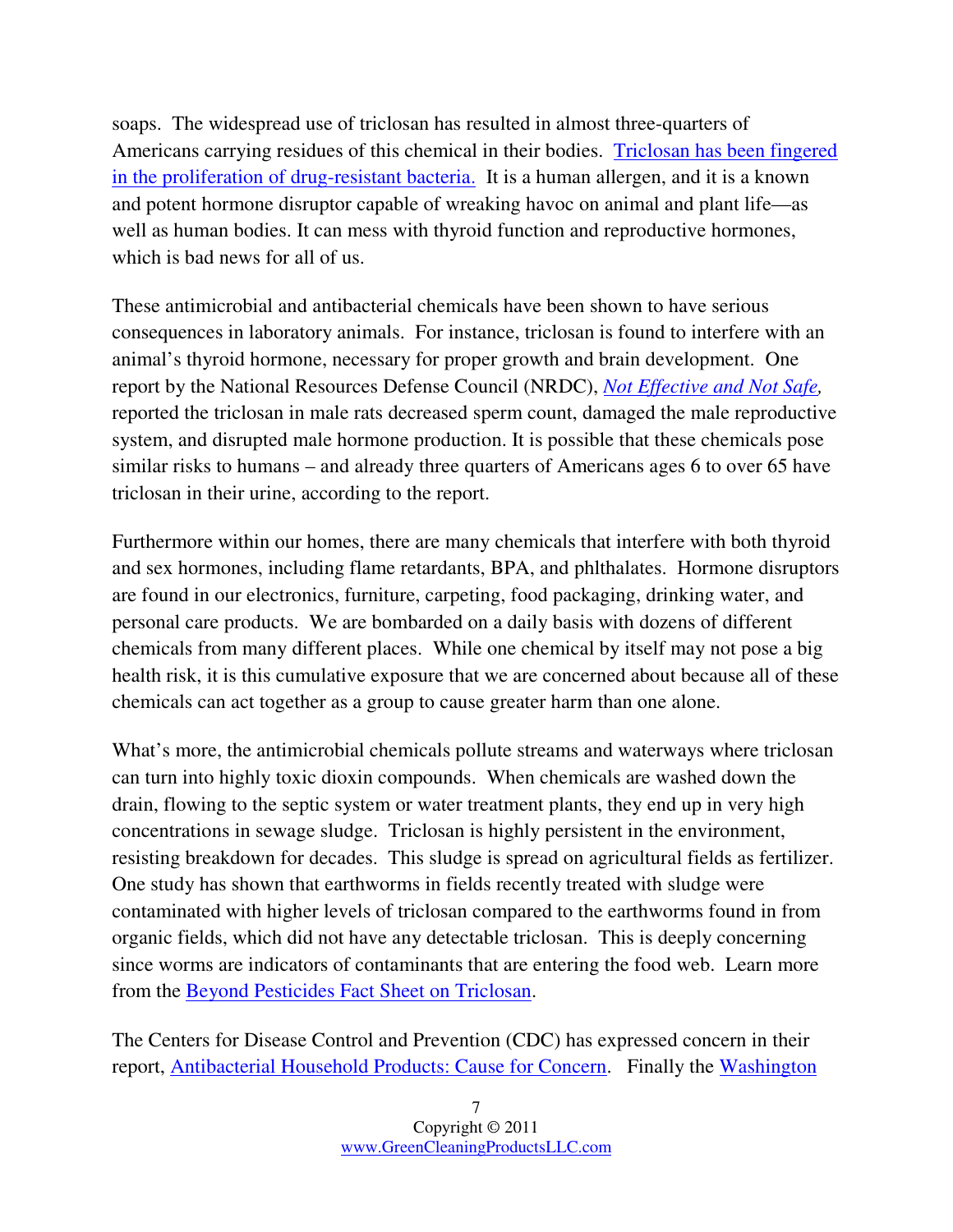[Post](http://www.washingtonpost.com/wp-dyn/content/article/2010/04/07/AR2010040704621.html) reported the Food & Drug Administration (FDA) says studies on triclosan, used in sanitizers and soaps, raise concerns and is increasing its evaluation.

#### **Common Laundry Detergents May Not be Safe**

One of the most commonly used household cleaners is laundry soap. With so many types of detergent available on the marketplace today, most consumers choose products based upon the claims offered on the packaging.

One of the [biggest concerns surrounding laundry detergents is the residue](http://greencleaningproductsllc.com/laundry-detergent-may-not-be-safe-use-green-laundry-detergent-with-your-green-cleaning-products/) left on your clothes, bed sheets and other fabrics after washing. Laundry detergents contain phosphorus, ammonia, naphthalene, phenol, sodium nitilotriacetate, nonylphenol ethoxylate (NPE), and countless other chemicals. These chemicals can cause rashes,

itches, allergies, sinus problems and more.

Some specific ingredients to avoid when you examine the label on a laundry detergent are:

• **Petroleum distillates**, such as napthas: These have been linked to cancer, lung damage and/or inflammation, and mucous membrane damage; these are very harmful chemicals.



- **Anionic surfactants**, otherwise known as linear alkyl sodium sulfonates (LAS): These synthetic surfactants are commonly listed on labels and are one of the most common surfactants in use. During their production, carcinogenic and reproductive toxins such as benzene are released into the environment. They also biodegrade slowly, making them a hazard in the environment.
- **Phenols**, more commonly nonyl phenol ethoxylate or NPE: NPE is an endocrine disruptor and estrogen mimic that have been found to be highly toxic to people who are hypersensitive. NPE is rapidly absorbed into the body and affects the nervous system, heart, blood vessels, lungs and kidneys. The National Institute of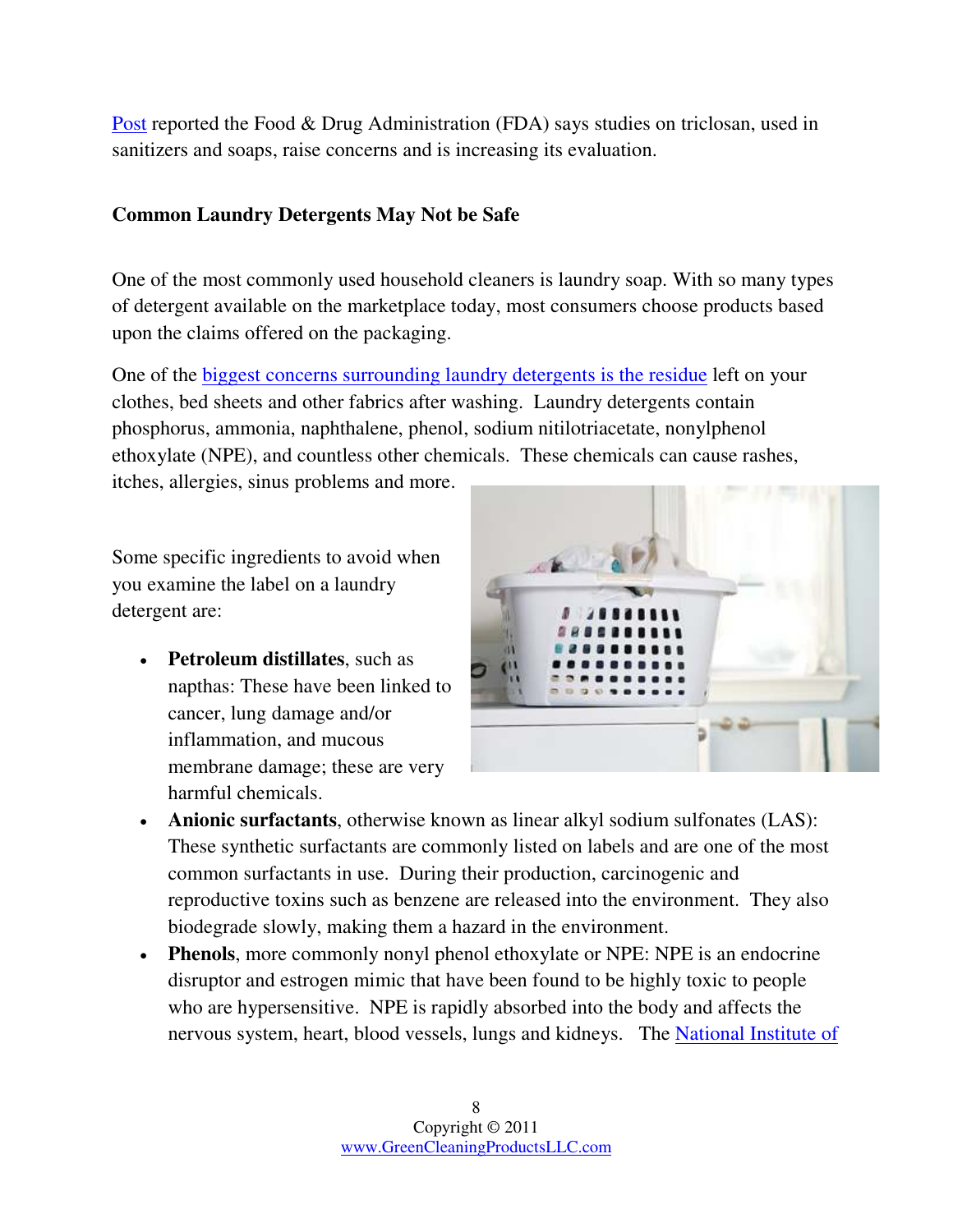[Health \(](http://www.nih.gov/)NIH) has declared that phenol is toxic to people, especially those who are hypersensitive*.* 

- **Phosphates**: These are used to prevent dirt from settling back into clothing. However, when released into the environment they cause the growth of certain marine plants which causes an upset in the ecosystem. [The Scoop on Laundry](http://greencleaningproductsllc.com/the-scoop-on-laundry-detergent-green-cleaning-products/)  [Detergent p](http://greencleaningproductsllc.com/the-scoop-on-laundry-detergent-green-cleaning-products/)rovides more details.
- **EDTA** or ethylene diamino tetra acetate: EDTA is a class of compounds used as an alternative to phosphates to reduce mineral hardness in water, prevent bleaching agents from becoming active before they're put in water and as a foaming stabilizer. EDTA does not biodegrade readily and can dissolve toxic heavy metals in the environment, allowing them to reenter the food chain.
- **Optical Brighteners**: They do not actually make fabric brighter; rather the brighteners are actually chemicals that change UV rays into visible light to give the effect of more vivid colors; they can give the skin a rash when exposed to sunlight. These chemicals are also toxic to fish.
- **Fragrances/Perfume**: Most of the artificial, synthetic fragrances are made from petroleum which has been linked to cancer, lung damage and inflammation; also very toxic to fish and mammals.
- **Household Bleach** (sodium hypochlorite): it can react with organic materials in the environment and toxic compounds can be created that can cause reproductive and immune disorders.

To prevent exposure to harmful chemicals, utilize Green laundry detergent within your home or business. Learn more from YouTube at [www.YouTube.com/CleansGreen.](http://www.youtube.com/watch?feature=endscreen&NR=1&v=7hv0tww9BQE)



9 Copyright © 2011 [www.GreenCleaningProductsLLC.com](http://www.greencleaningproductsllc.com/)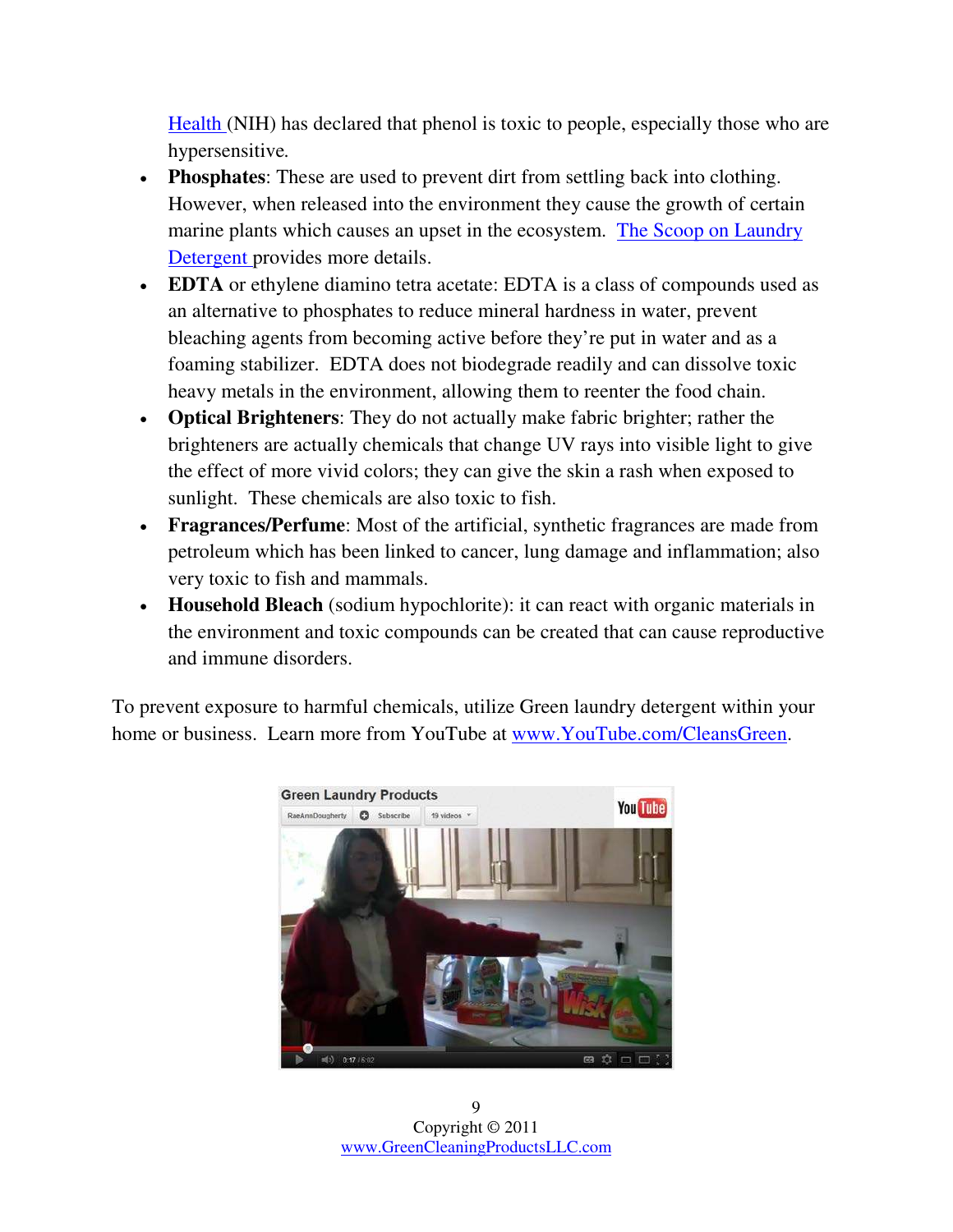## **Positive Environmental Effects**

*"Rising concern about the environmental crisis is sweeping the nation's campuses with an intensity that may be on its way to eclipsing student discontent over the war in Vietnam … a national day of observance of environmental problems … is being planned for next spring … when a nationwide environmental 'teach-in' … coordinated from the office of Senator Gaylord Nelson is planned."* 

Gladwin Hill, The New York Times, Nov. 30, 1969

The [living green movement](http://greencleaningproductsllc.com/earth-day-%e2%80%93-40-years-in-review-evolving-from-the-smokestack-to-promoting-green-cleaning-products/) encourages people to live in a more environmentally conscious manner. Most people have a general understanding about the positive impact of changing their daily living habits. However, most do not understand the full impact of going green.

Some of the positive environmental contributions of going green include:

#### **Pollution Reduction**

Green living habits work to reduce the amount of pollution released into the surrounding environment. Alternative energy sources, recycling, waste reduction and choosing more environmentally conscious products all result in fewer pollutants being released into the environment.



#### **Greenhouse Gas Emission Reduction**

Many experts believe that gas emissions released into the atmosphere are among the greatest contributing factors to ozone depletion. The [U.S. Department of Energy](http://energy.gov/articles/secretary-chus-testimony-senate-energy-and-water-development-subcommittee) currently estimates that automobiles alone release over 1.7 billion tons of carbon monoxide into the air each year.

#### **Conservation of Resources**

While we may feel that our resources are in endless supply, much concern is growing about our ability to sustain basic necessities, such as food and water over generations to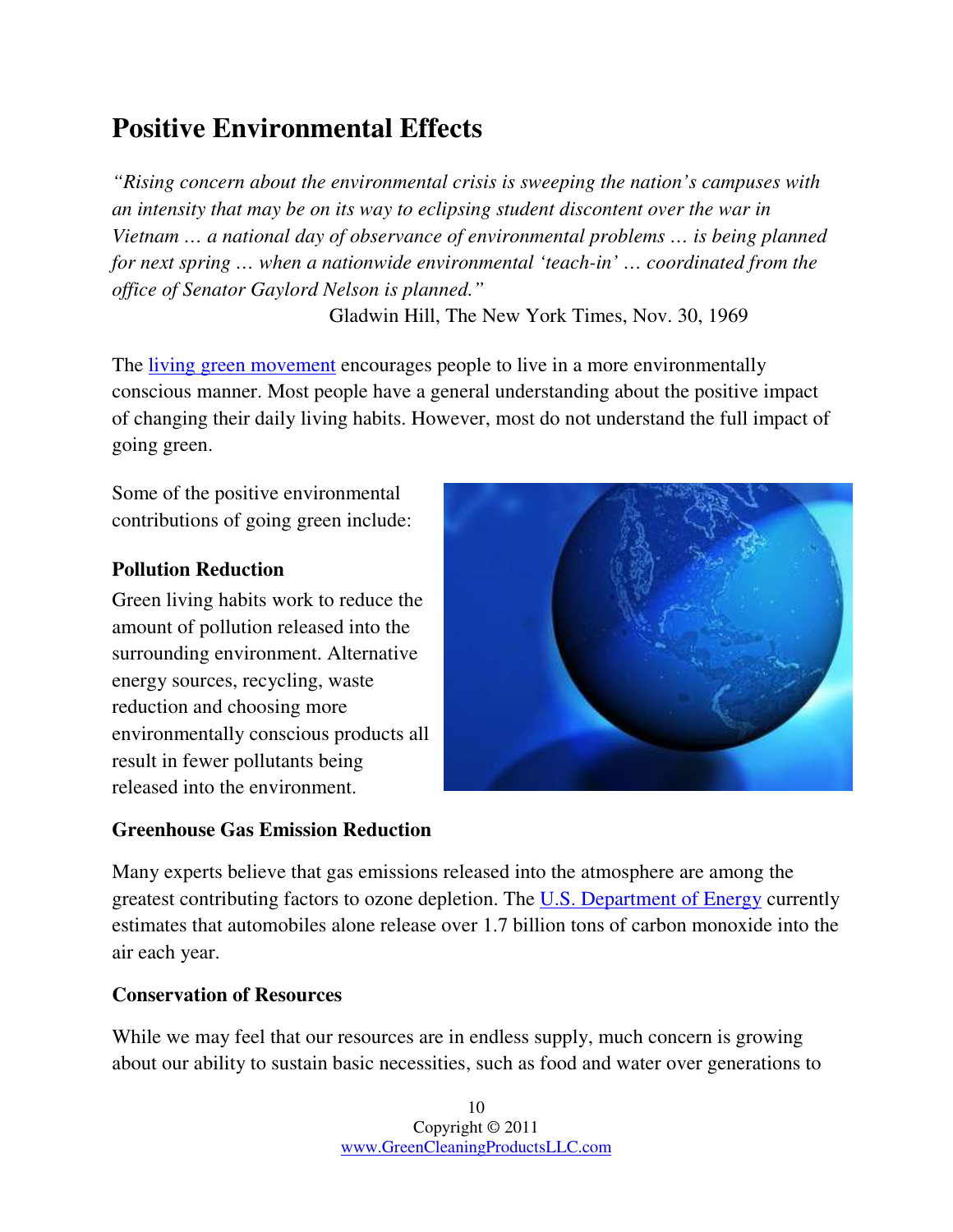come. Going Green can reduce our energy consumption and the negative environmental impacts our daily habits have on our environment.

#### **Preservation of Wildlife**

Releasing toxins into the environment not only impacts the quality of our air supply, but that of animals in the wild. Going Green reduces the threat humans place on wildlife, preserving many species that may otherwise become extinct from our bad habits. For example, one of the largest



threats to marine lift is the introduction of pollutants into the water supply.

#### **Reduction of Plastic and Waste**

Plastic is everywhere and does not go away. We use it in all aspects of our lives. It is much better to for our planet to reduce its generation than to focus on recycling it. Have you ever thought about where it goes? Learn more from [www.YouTube.com/CleansGreen.](http://www.youtube.com/watch?v=i4YvhVnzH9o&context=C3100058ADOEgsToPDskIjDjdX6hg7L_WUTRe8ZESx)



While there are a number of changes one could make to their daily habits in an effort to go Green, one of the simplest is to [change the cleaning supplies and chemicals](http://greencleaningproductsllc.com/why-switch-and-start-using-green-cleaning-products-in-your-home/) used in our home or business. Small changes often lead to larger changes over time.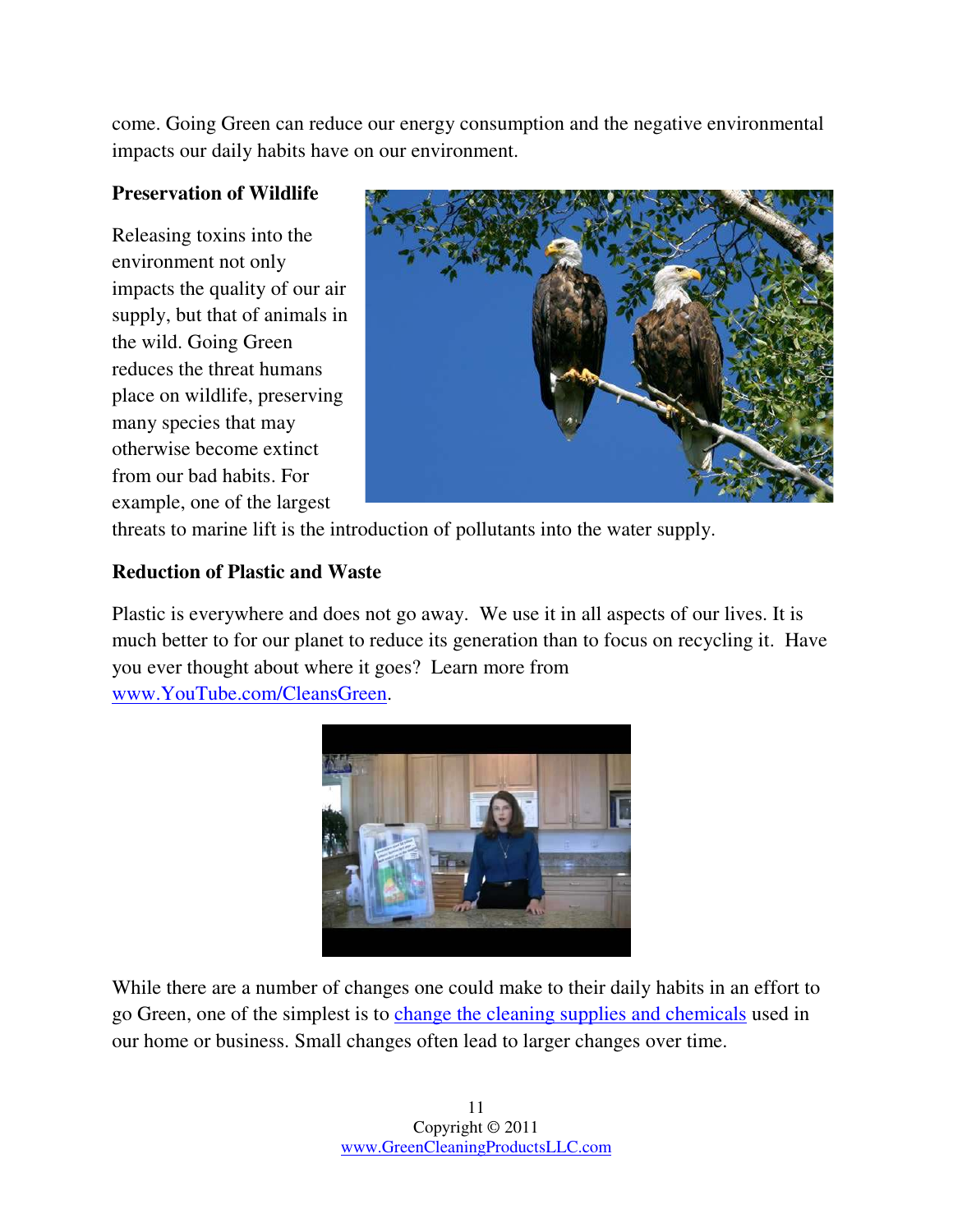# Understanding Green Cleaning Products

Now that we have covered a few of the benefits to using green cleaning products, such as increased business productivity, reduction in exposure to harmful chemicals that can cause negative health effects, and positive impacts to our environment, you should have a base desire to explore switching. In addition to the business and health reasons previously mentioned, there are a variety of domestic reasons individuals and households have and are switching their products.

1. **Green Products are Safer for Baby-**Parents are often extremely concerned with their children coming into contact with harmful chemicals or toxins. Reports of

infant fatalities after coming into contact with household chemicals has prompted many parents to search for safer cleaning products to keep within their homes.

2. **Green Products are Safer for Pets-** In similar fashion to parents, pet owners have concerns about their pets coming into contact with harmful household chemicals and cleaners. While we can often count on our pets to clean our floors after dinner, this habit can be harmful if the floors have been cleaned with toxic chemicals. Use of environmentally friendly cleaning products can remove any concerns pet owners have of their friendly friends mopping the floors.



3. **Positive Environmental Impact-** Much of our daily habits contribute negatively to our household's carbon imprint. Green cleaning products offer the ability to positively improve our negative impact on the environment.

These are just three of the most common reasons individuals choose green cleaning products over more commonly marketed commercial products available. While switching may appear as easy as heading to your nearest store to pick up products that say "Green" on the label, consumers should beware of potential false advertising claims.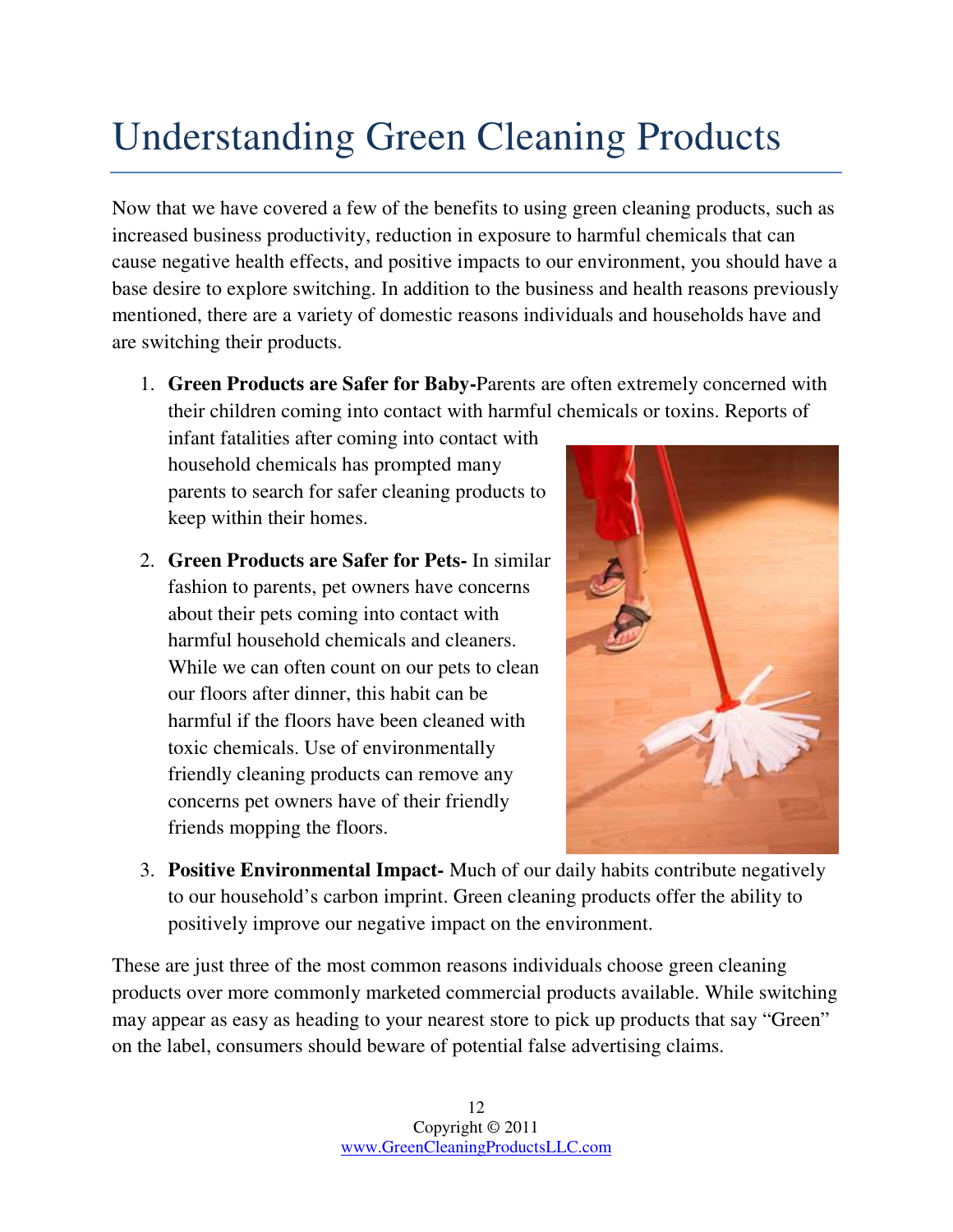## Protect Against Greenwashing

"Eco-friendly, all natural, biodegradable, certified organic and naturally pure"

These are all terms used in advertisements and on labels in response to the ever increasing number of consumers like you who are seeking these types of green cleaning products and green janitorial supplies. In fact this is a strategy that has become a common part of the branding and advertising world. In recent years the in-store availability of so-called green products has increased dramatically. Unfortunately many of the current advertisements and labels are actually greenwashing.

Greenwashing is the practice of making false or deceptive environmental claims. This term was first coined in 1986 by NY environmentalist Jay Westerveld in an essay regarding the hotel industry's practice of placing placards in each room to promote reuse of guest-towels, ostensibly to "save the environment" when in fact the behind-thescenes practices were incongruent. The actual objective of this practice was to cut costs to enhance the hotel's bottom line, not their environmental practices.



Some businesses are genuinely committed to making the world a better, greener place. Many companies, however, want us to pay no attention to the man behind the curtain, as Dorothy and her friends in the Wizard of Oz were encouraged to do. For these companies eco-friendly is little more than a convenient, politically correct slogan. There are [examples.](http://greencleaningproductsllc.com/green-janitorial-cleaning-products-has-epa-design-for-environment-dfe-certification/) For instance Comcast encourages customers to sign up for the eco-bill with the slogan of "PaperLESSisMORE". At the same time Comcast uses huge quantities of paper for direct marketing.

#### **What to Look for to Avoid Greenwashing**

Greenwashed marketing does not always align with reality. The [Organic Consumers](http://www.organicconsumers.org/)  [Association,](http://www.organicconsumers.org/) dedicated to vigilantly testing green cleaning products, found that many natural dish cleaning products tested positive for the carcinogen 1,4-dioxane. As a result of the independent testing, these companies were asked to remove "organic" and "natural" from their labels or they would face a lawsuit.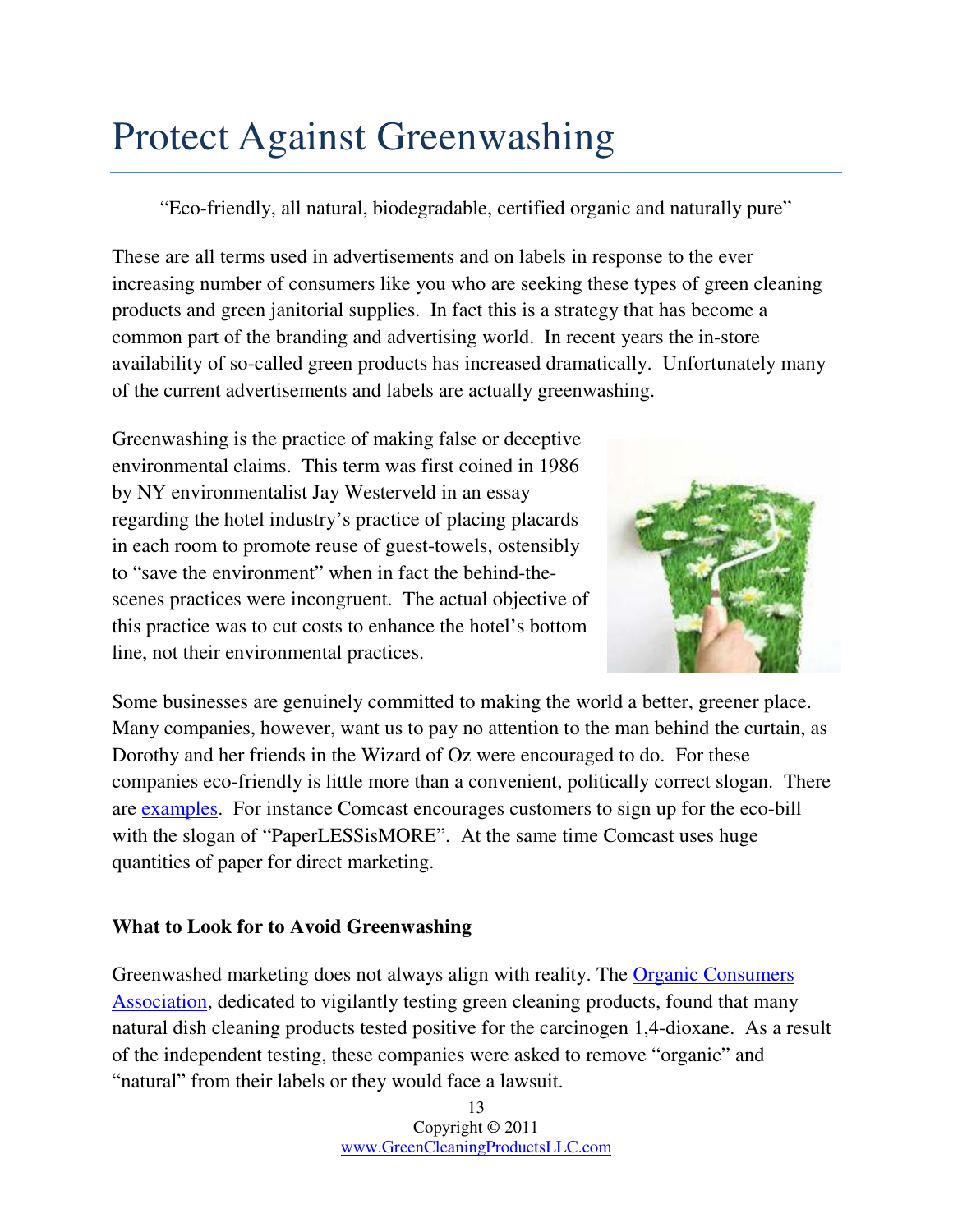A 2009 study by [Terra Choice Environmental Marketing i](http://sinsofgreenwashing.org/)dentified the three areas of consumer goods with the greatest level of greenwashing to be products designed for a baby or child, cosmetics, and green cleaning products. In all three cases, marketers manipulate a consumer's safety concerns and fears by capitalizing on the supposed health and safety benefits of green living. Of the 335 American and Canadian cleaning products they surveyed in their study, they found that 98% of the products committed at least one of the greenwashing sins. So in reality are you greenwashing or green cleaning?

#### **Questionable Green Cleaning Products Claims**

One of the ways that companies perpetrate greenwashing is vague and ambiguous labeling to lure a consumer into believing he or she is purchasing a product with greater eco friendly benefits. Additionally many labels look more legit than they actually are.

For example S.C. Johnson (makers of leading household brands including Windex, Pledge, Fantastik, Shout, and Mr. Muscle) uses a Greenlist trademark on their labels. The label explains that Greenlist is a rating system that promotes the use of environmentally responsible ingredients. A class action lawsuit alleged the Greenlist mark and accompanying statement on Windex falsely implies that the Greenlist designation is administered by a neutral third party when, in fact, the trademark is owned by SC Johnson themselves!

Transparency is one of the issues, if you read the label, research the website, even contact the company directly and still cannot access the desired information regarding ingredients, it is natural for you to begin to wonder the accuracy of the claims made by the company. Additionally it is vital to consider the company's policies and product line, not just a single product.

To best protect yourself, understand and follow the few credible logos that represent third party, industry independent, science-based multi-attribute environmental certifications.



14 Copyright © 2011 [www.GreenCleaningProductsLLC.com](http://www.greencleaningproductsllc.com/)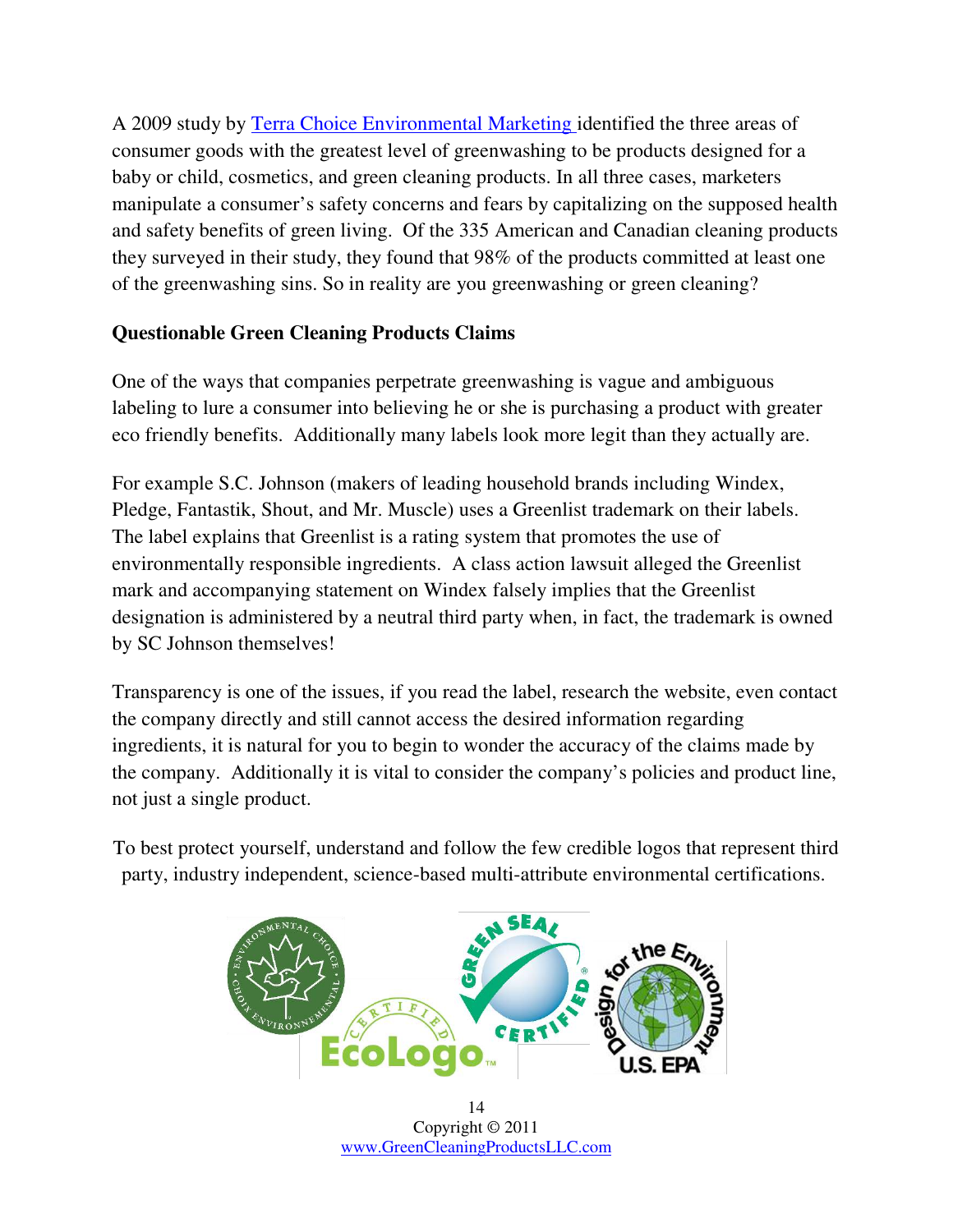To achieve the right to display these eco friendly logos requires rigorous testing and ideally a third party review. In fact often the company must reformulate and or adjust their products to meet the stringent guidelines established for your protection. Some of the highest quality recognizable third party certifications include [Design for Environment](http://greencleaningproductsllc.com/green-janitorial-cleaning-products-has-epa-design-for-environment-dfe-certification/)  [\(DfE\)](http://greencleaningproductsllc.com/green-janitorial-cleaning-products-has-epa-design-for-environment-dfe-certification/) by US EPA, [EcoLabel](http://www.ecologo.org/en/index.asp) founded by the government of Canada. Other third party and respected organizations include [GreenGuard](http://www.greenguard.org/en/index.aspx) and [Green Seal.](http://www.greenseal.org/)

#### **Label Reading 101**

All chemical manufacturers are required by law to describe clearly and completely the ingredients and the hazards of chemical products they supply – even if it is a small quantity such as a quart of natural green home cleaning products.

Similar to your tax returns required by the Internal Revenue Service (IRS), the Material Safety Data Sheets [\(MSDS\)](http://greencleaningproductsllc.com/product-ingredients-included-on-the-labels-and-the-material-safety-data-sheets-msds-for-green-cleaning-products/) is required by law to be accurate. Since there is no room for greenwashing, these documents serve as the information resource for the hazard hunter for the janitorial cleaning service, the homemaker, and the mother seeking baby safe solutions.



As a consumer, you can find or request the MSDS for products you buy. Although intended for industrial and professional users, even consumer products usually have an MSDS. This is so that clean up can be done safely in situation where a couple cartons of household cleaner spills during transport or handling.

Although this is a black and white, word-intensive document with no graphics, with just a little understanding, the MSDS can help you, as a proactive consumer, to determine if the product is green. This document can also enable you to avoid those products that contain poisonous chemicals that cause (or suspected of causing) birth defects, cancer, allergies, dangerous reactions, and more. The MSDS presents the ingredients, chemical hazards, emergency

response, health effects, and other relevant information.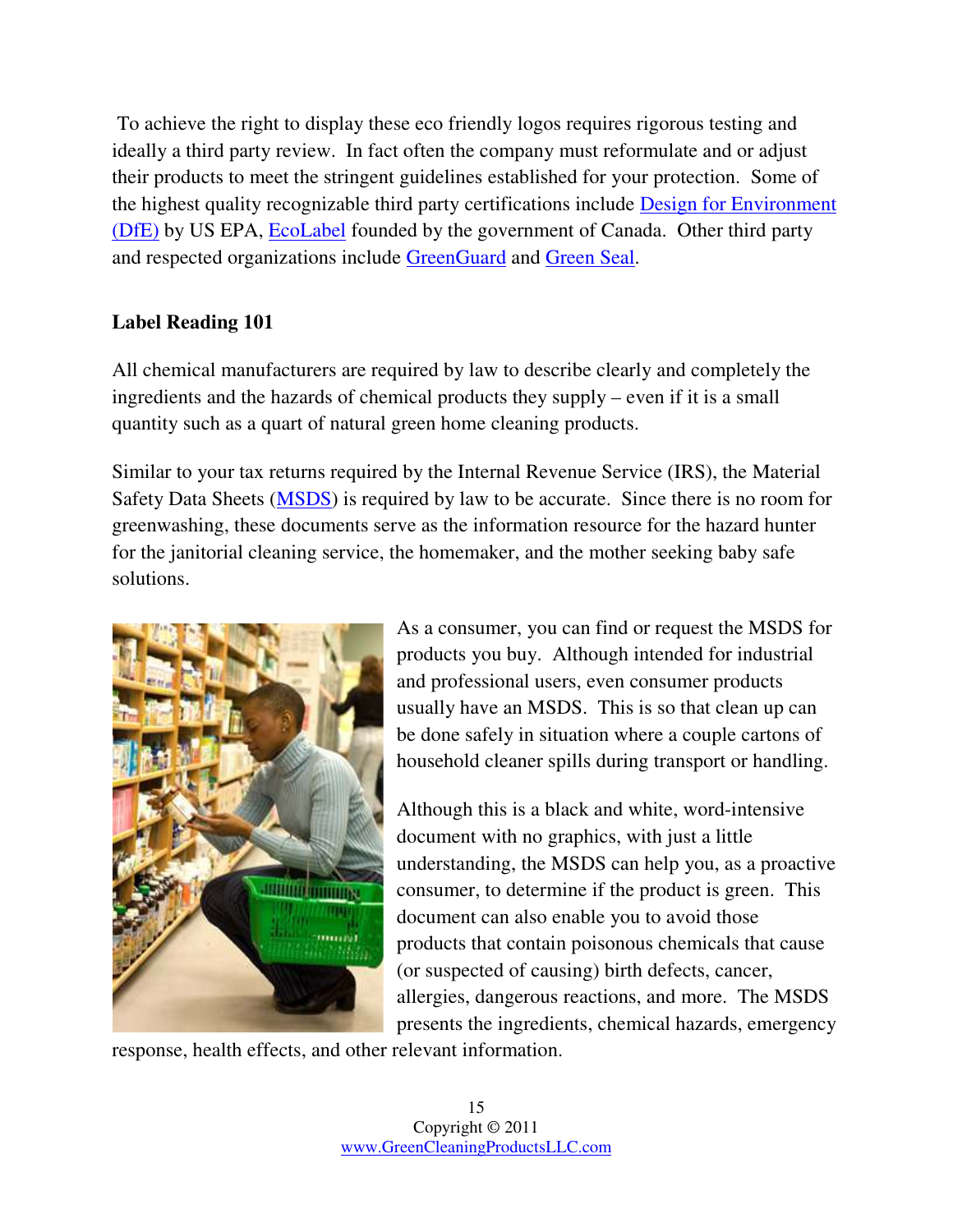Fortunately you do not need to be a chemist to understand how to [read an MSDS.](http://greencleaningproductsllc.com/important-to-know-if-green-cleaning-products-are-safe-find-the-ingredients-and-learn-if-baby-safe-from-material-safety-data-sheets-msds/) Probably the hardest aspect about understanding the MSDS and the ingredients is the fact that these documents are organized in many different formats. The Occupational Safety and Health Administration (OSHA) regulations specify what information must be included, but not how or what format that the information is presented. As a result one MSDS may be only a couple of pages, while another may be nearly a dozen pages long!



#### **Hazard Information**

The easiest and fastest way to understand the hazards is to find the Hazardous Materials [Identification System](http://www.paint.org/hmis/) (HMIS). This is a four category (health, flammability, reactivity, and physical) indicator that is rated from 0 for a Minimum insignificant risk to human health and baby safe to 4 for a Severe or life threatening risk to human health and baby



safe. This information usually focuses on "acute hazards" of the ingredients; this means the immediate effects of a one-time exposure to the product. There are additional descriptions of potential effects the product may have when in contact with eyes or skin or if inhaled or ingested. In short you will know if the product is pretty nasty or mostly harmless.

#### **Allergies**

The MSDS can help you control allergies by knowing if the chemicals which may cause allergic reactions are present. Instead of looking for "allergic reaction", watch for the words "sensitization" or "sensitizer". These words are used because, like a bee sting, no chemical causes allergies the first time you contact it. Instead, a baby or person's body identifies the chemical as foreign and at the next exposure, sets the immune system to work fighting the chemical. In many cases, these reactions will get worse with every subsequent exposure, causing miserable skin rashes or even life-threatening asthma attacks. Once a person has an allergic reaction, it is important to avoid the chemical which causes the allergy.

#### **Carcinogens, Mutagens and Reproductive Toxins**

To find out if the product in which you are interested contains chemicals which are suspected of causing allergies, cancer, genetic mutations, birth defects or reduced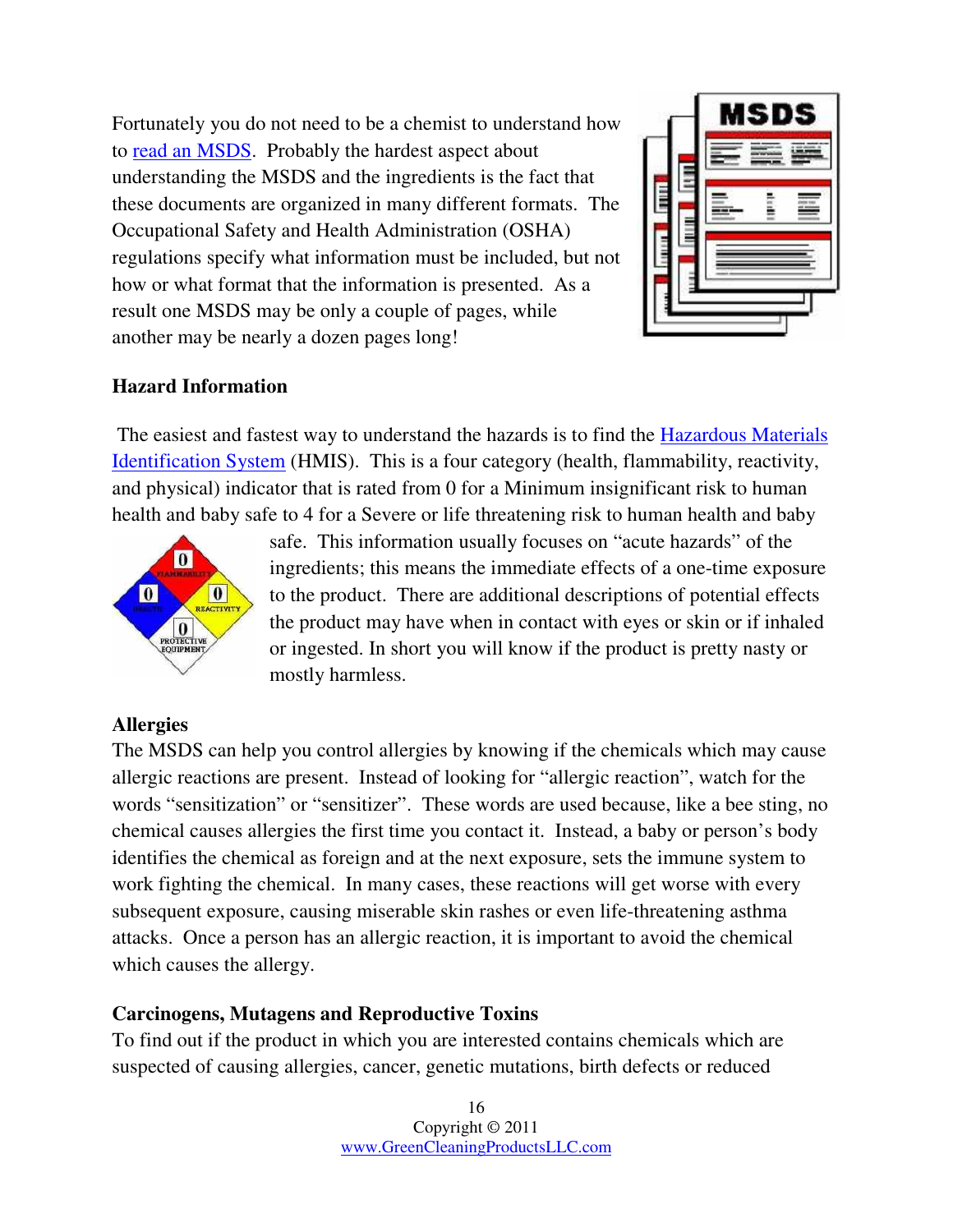fertility, you need to look a bit further. Although this section is full of medical and regulatory jargon it identifies if a chemical is known or suspected to cause effects of concern.

Search the MSDS for reference to carcinogenic, reproductive, teratogenic, or mutagenic effects from the chemical ingredients.

#### **Gender Benders**

Search for the technical term "endocrine disruptor" or so-called gender benders. These chemicals may disrupt the hormone systems and can result in birth defects relating to sexual organs, or influence the proportion of males or females being born.

#### **Other Interesting Information**

Since the MSDS is designed for employee right to know, as well as how to use the chemical responsibly it will provide data relevant to an emergency response scenario including emergency numbers of a company specialist.

For the janitor, homemaker, and mother, light reading it is not, but enlightening it is!

#### **Reading Labels of Cleaning Products and Green Household Cleaners**

[Understanding all of the labels](http://greencleaningproductsllc.com/product-ingredients-included-on-the-labels-and-the-material-safety-data-sheets-msds-for-green-cleaning-products/) on items offered in your local grocery store can become overwhelming. How can you make heads or tails of what you are reading on product

labels? And, when products advertise that they are green, how can you tell if they actually are?

Currently the government requires only that ingredients posing an immediate danger be reported on product labels, for example, DANGER – FIRST AID – CALL POISON CONTROL. Despite the green label or nature oriented pictures on the front of the container, these warnings certainly do not imply that these are eco friendly green household cleaners.

Did you know that on average, according to the [American Association of Poison Control](http://www.aapcc.org/dnn/default.aspx)  [Centers,](http://www.aapcc.org/dnn/default.aspx) poison centers handle one poison

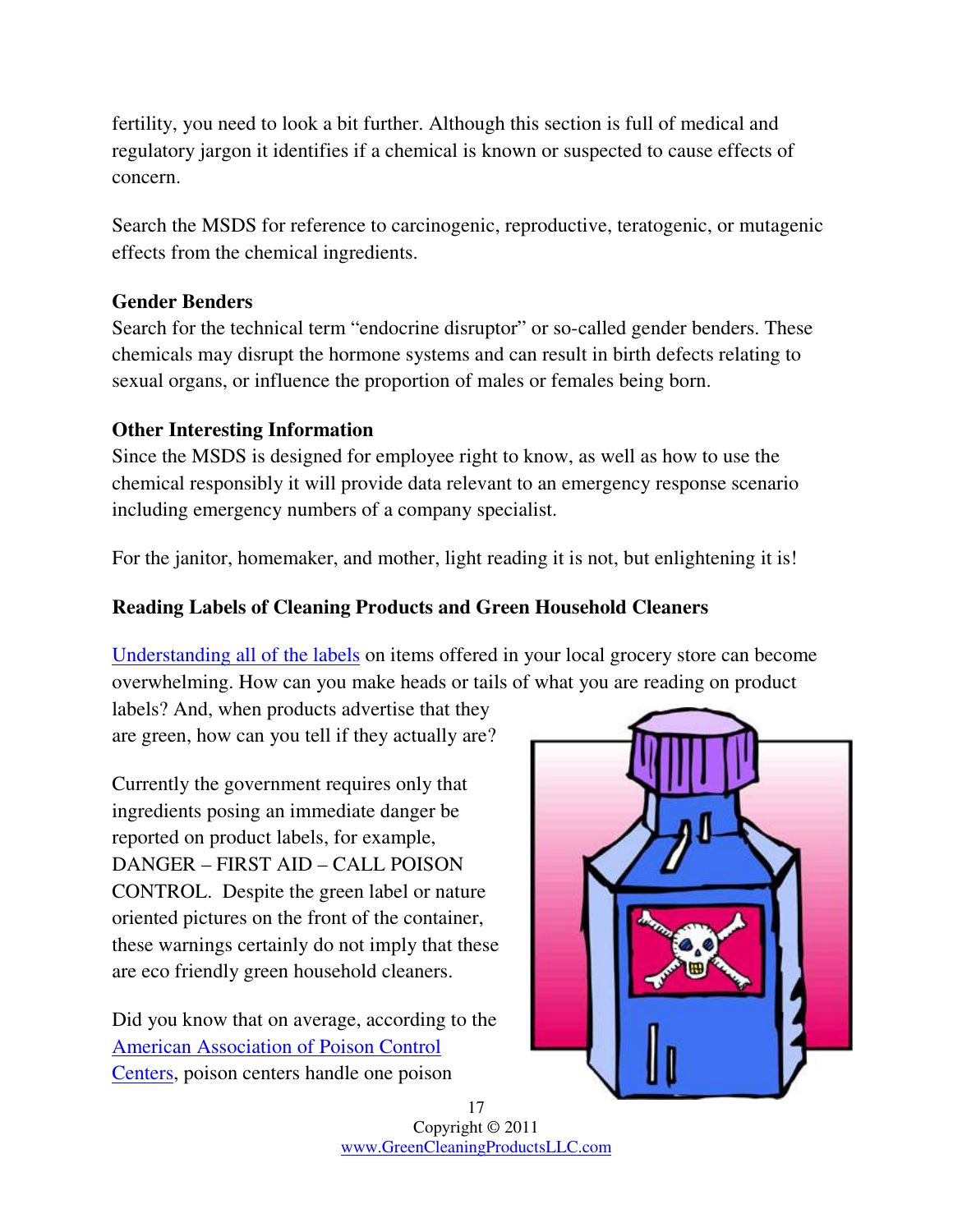exposure every 14 seconds? Furthermore, year after year household cleaners are the second or third largest category of substances associated with calls to poison control centers, with over 216,000 calls made in 2007 alone! Over half of those calls (122,832) were made in response to an incident involving children ages five and under.

Why is it that we know what we are eating but we cannot find information about the cleaning products that we use, some of which we use on the kitchen counter and utensils? Even if we want the information, it is not easy to find.

More and more consumers understand and appreciate the impact daily exposure to chemicals has on their health. Unfortunately of the estimated 85,000 chemicals in the U.S. marketplace, only a small fraction has ever been tested for their chronic impacts to human health.

At the same time there is mounting evidence that links chemical exposure to the rising levels of health problems in the general population, including asthma, birth defects, and fertility problems. While scientists have known for a long time that high levels of exposure to some chemicals can be linked to certain chronic diseases, research reported at the 2007 [International Conference of Fetal Programming and Developmental Toxicity](http://www.gate2biotech.com/pptox-international-conference-on-fetal-programming-and-developmental-toxicity/)  [n](http://www.gate2biotech.com/pptox-international-conference-on-fetal-programming-and-developmental-toxicity/)ow suggests that even minute traces of some chemicals may affect processes like gene activation, hormone products and brain development in newborns and babies! For these reasons it is imperative that we know what is in the cleaning products we use.

The next time you are in need of more green household cleaners or janitorial supplies, seek to understand the ingredients to ensure they really are eco-friendly.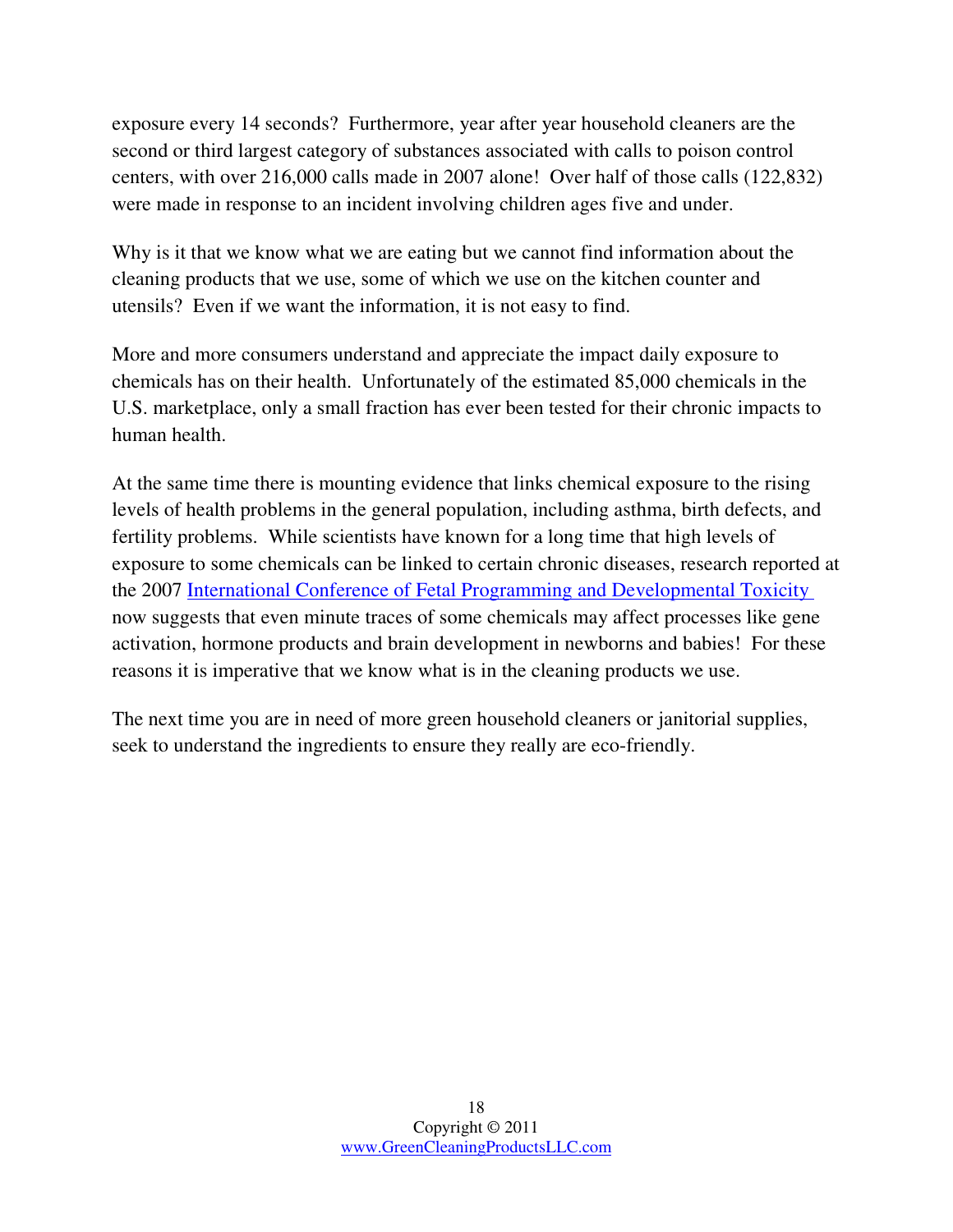# About Green Cleaning Products, LLC

Green Cleaning Products provides a place for consumers and commercial clients to find out the latest information about natural green home cleaning, green janitorial supplies and what is new in the world of green cleaning products for the home, business, custodial, facility maintenance, industrial, food service, and institutional applications. We feature green cleaning products and supplies to make every aspect of your cleaning more environmentally friendly. You tell us what you clean and we will find a green solution for you.

Here are some of the things our products offer:

#### **A Promise Fulfilled**

The promise of a safe, green home, school, office, and facility is finally here; cleaning products for you, your family (including children and pet), your employees and your guests. Each product we offer is not only an effective cleaner, it is also harmless!

#### **Safety First**

Every product, from the stain pen to the window cleaner to the carpet cleaner, is nontoxic. That means these products are 100% safe for you, your family, your employees, your building occupants, your customers, even your pets!

#### **Going Green and Being Sustainable**

When you, your family and your business use products from Green Cleaning Products LLC, you are making a positive difference. Our goal is to deliver on the green promise in all of our operations. Many of our cleaners are super concentrated to be used in reusable spray bottles. We seek to reuse as many containers as possible. Each time you replenish your order you will receive a refill packet for the spray bottles, which you will combine with regular tap water to create a product with the ready-to-use dilution. By not shipping

water, we cut down on fuel costs and you reduce your carbon footprint. As for the containers that are not able to be reused, they are still recyclable. Learn more on what sustainable means from one of our suppliers at [www.YouTube.com/CleansGreen.](http://www.youtube.com/watch?v=0IJq6ftL350) We are fulfilling the green promise with a greener way to clean.